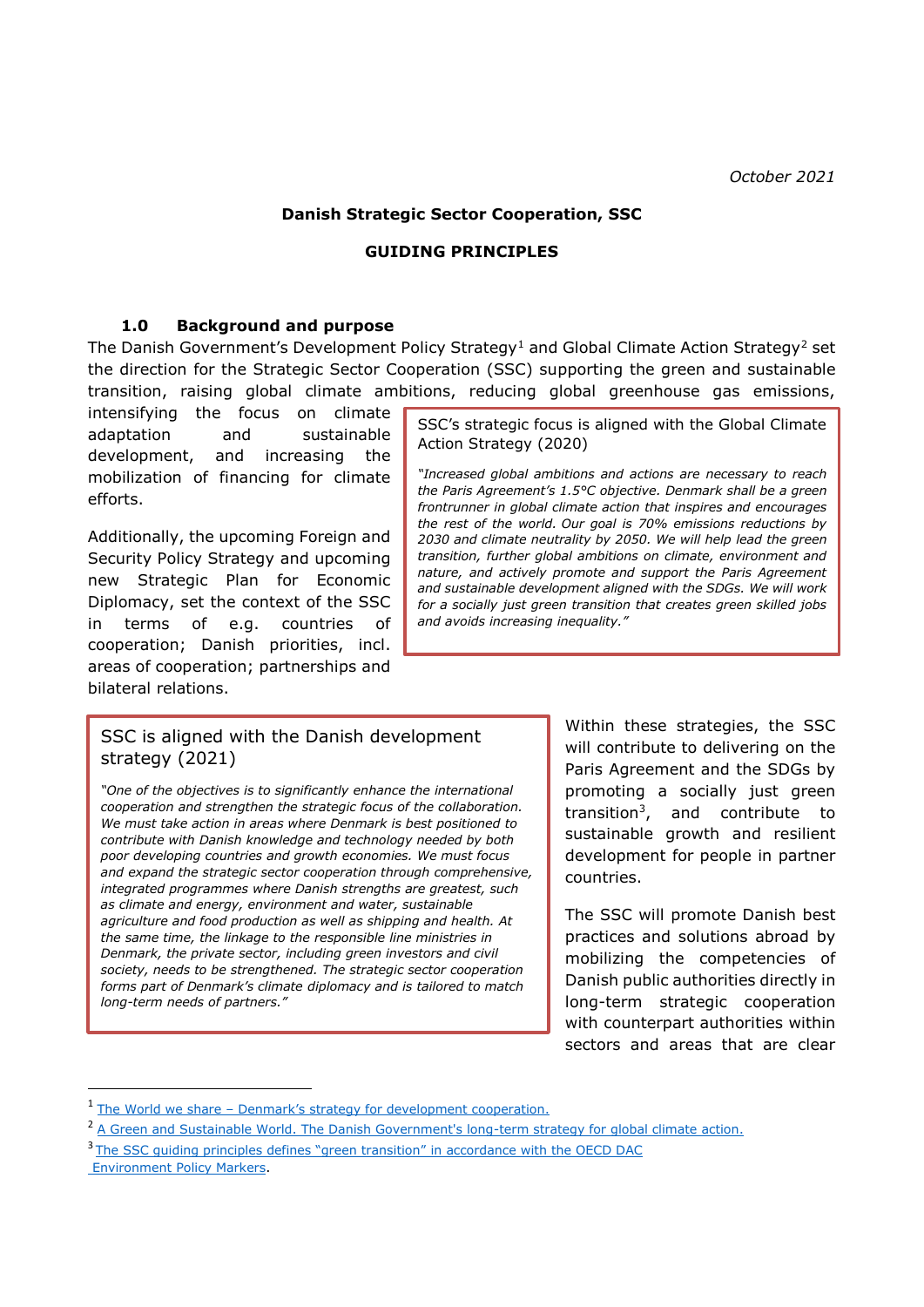priorities in each partner country. Focused on national priority sectors, the Danish authorities will through this cooperation support national partners addressing their own legislative, regulative and policy challenges and needs through promotion of Danish sustainable solutions.

These new SSC Guiding Principles are based on [the](https://www.google.com/url?sa=t&rct=j&q=&esrc=s&source=web&cd=&ved=2ahUKEwjasea00szzAhWVQvEDHbzLDskQFnoECAoQAQ&url=https%3A%2F%2Fum.dk%2F~%2Fmedia%2Fum%2Fdanish-site%2Fdocuments%2Fdanida%2Fresultater%2Feval%2F2020sscreportfinal.pdf%3Fla%3Den&usg=AOvVaw16ROPquIwsY799L1t64kcb) lessons learned since 2015. In 2020, the [Evaluation of SSC](https://www.google.com/url?sa=t&rct=j&q=&esrc=s&source=web&cd=&ved=2ahUKEwjasea00szzAhWVQvEDHbzLDskQFnoECAoQAQ&url=https%3A%2F%2Fum.dk%2F~%2Fmedia%2Fum%2Fdanish-site%2Fdocuments%2Fdanida%2Fresultater%2Feval%2F2020sscreportfinal.pdf%3Fla%3Den&usg=AOvVaw16ROPquIwsY799L1t64kcb) confirmed that the SSC delivers relevant and effective results although the long-term effects and outcomes are still to be verified. A key lesson learned from the first five years of the SSC is the need for a strong institutional set-up where all stakeholders, Danish authorities, Danish embassies, the private sector, research institutions and others, are mutually supportive and engaged with best practices, quality inputs and highly experienced human resources. Additionally, the SSC Guiding Principles reflect the concept of Doing Development Differently commonly applied throughout Denmark's international development cooperation.

With this document, Guiding Principles are specified for the SSC including the overall vision and strategic objectives, Global Results Framework and specific requirements for Danish authorities to deliver under one Framework Agreement with the MFA.

# **2.0 Principles for the Danish Strategic Sector Cooperation (SSC)**

## **2.1 Vision and Theory of Change (ToC)**

The overall vision of the SSC is to promote a socially just green transition and to contribute to sustainable growth and resilient development for people in partner countries. Focus is on the green and socially just transition and selected development priorities<sup>4</sup> in areas where Denmark has special strengths and demonstrates international best practices e.g. in climate and energy, environment and water, sustainable agriculture and food production, shipping and health. The SSC combines best practice and knowledge from Danish authorities, private sector, bilateral relations and green diplomacy with partner countries' needs and vision for inclusive and sustainable development.

Support for the SSC may be granted [in countries](https://www.oecd.org/dac/financing-sustainable-development/development-finance-standards/daclist.htm) eligible for official development assistance according to OECD DAC criteria. Further, it is a requirement that Denmark has an Embassy in the partner country.

The vision for the SSC is guided by a global Theory of Change (see Appendix 1), and supported by a Global Results Framework (see Appendix 2).

### In summary, the **Global Theory of Change** is that:

1

**If** Danish authorities through the SSC engage and offer their key competencies, experiences and best practice knowledge on policies, regulations, governance and enforcement to partners in countries of cooperation;

**And if** Danish bilateral relations and diplomacy at the same time contribute to strengthening and expanding relations on climate ambitions, ambitions for green transition and select political priorities between Denmark and partner countries;

<sup>&</sup>lt;sup>4</sup> Selected priorities in the Development Policy Strategy p. 42 and new Action Plan for Economic Diplomacy.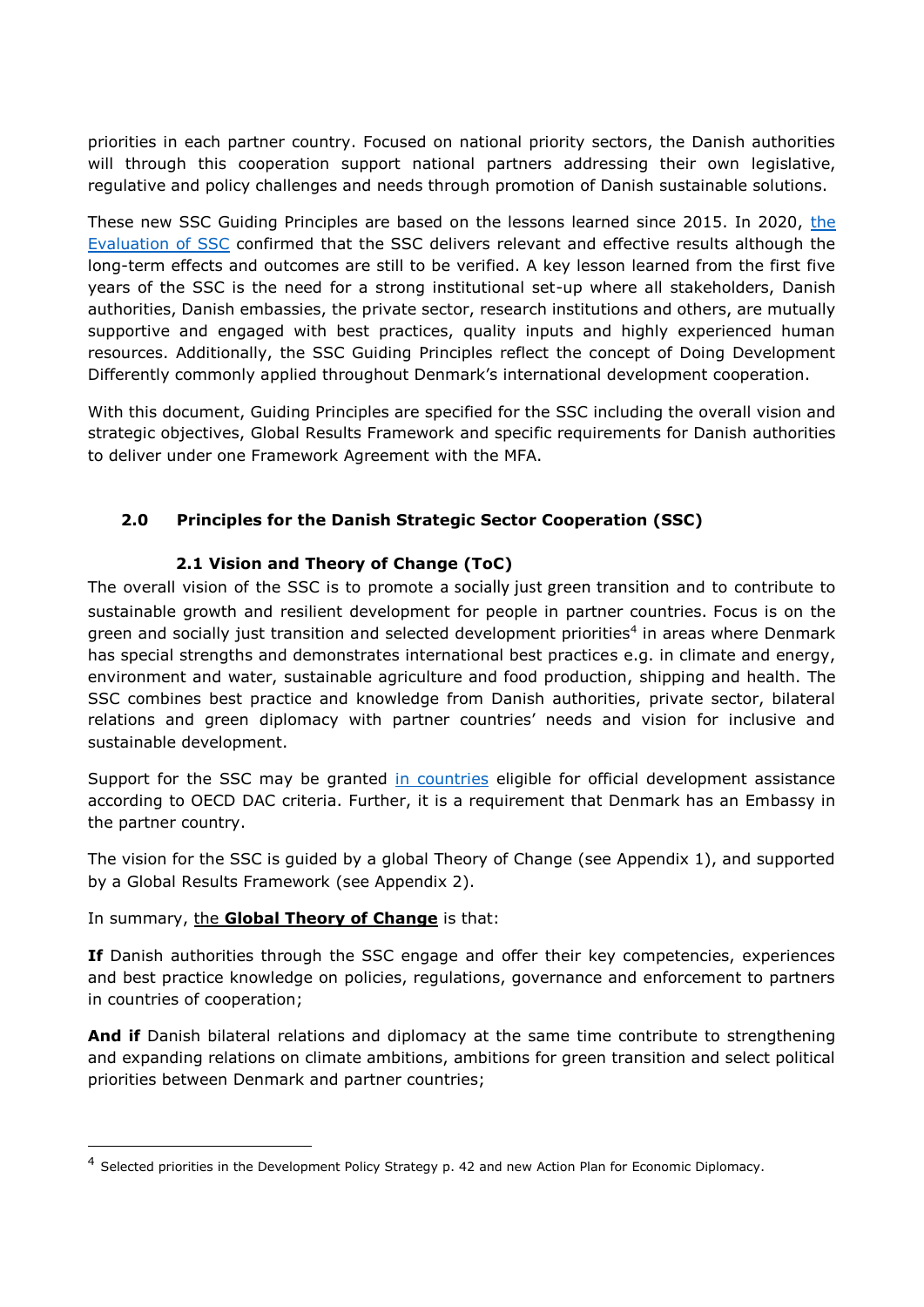**And if** Danish authorities and Danish embassies jointly also facilitate cooperation with the private sector on solutions within Danish strongholds, financial flows and investments;

**Then** Denmark will be able to contribute to the development of conducive framework conditions for a green and just transition and inclusive growth and development in partner countries

**And then** Denmark and partner countries jointly will contribute to the fulfilment of the SDGs and the Paris Agreement, for a green transition and sustainable development.

The Global Theory of Change provides the global frame. Each Danish Authority will develop a Theory of Change, aligned with the Global Theory of Change, for their specific Framework Agreement with the MFA based on the Authority´s international strategy and specified areas of core competences and best practices. Moreover, the Framework Agreement will be based on partner countries' expressed priorities and visions for inclusive and sustainable development, and needs for knowledge and capacities to absorb and utilize the knowledge and support received from the Danish partner.

Each SSC project will continue to have its own Theory of Change linked to the Authority´s ToC.

For further information on how to prepare a Theory of Change see also the Aid Management Guidelines, Guidelines for Country Strategic Frameworks, Programmes and Projects [\(AMG\)](https://amg.um.dk/en/programmes-and-projects/guidelines-for-country-strategic-frameworks-programmes-and-projects/) Annex 3.

#### **2.2 Global Results Framework**

The intermediate objective of the SSC is to contribute to conducive framework conditions in partner countries focusing on the green and inclusive transition and selected development priorities through contributions from the strategic sector cooperation.

The Global Results Framework is structured according to the following three global outcomes:

- 1. Strengthen partner countries capacity to develop, implement and enforce conducive framework conditions for green transition and selected development priorities e.g. sector specific laws, policies, tools and plans;
- 2. Increased climate ambitions and ambitions for green transition and sustainable development through strong bilateral relations and green diplomacy; and
- 3. Enhanced engagement of the Danish private sector in identifying sustainable development solutions and opportunities for the promotion of green financial investments.

Each global outcome is supported by one global outcome indicator. The Global Results Framework also includes specific and guiding targets for the various phases of the SSC projects. See Appendix 2.

The Danish authorities will be guided by the global objective and outcomes in their development of detailed targets and results for the specific SSC projects and the Framework. Danish partners will report against the targets and results in the Global Results Framework.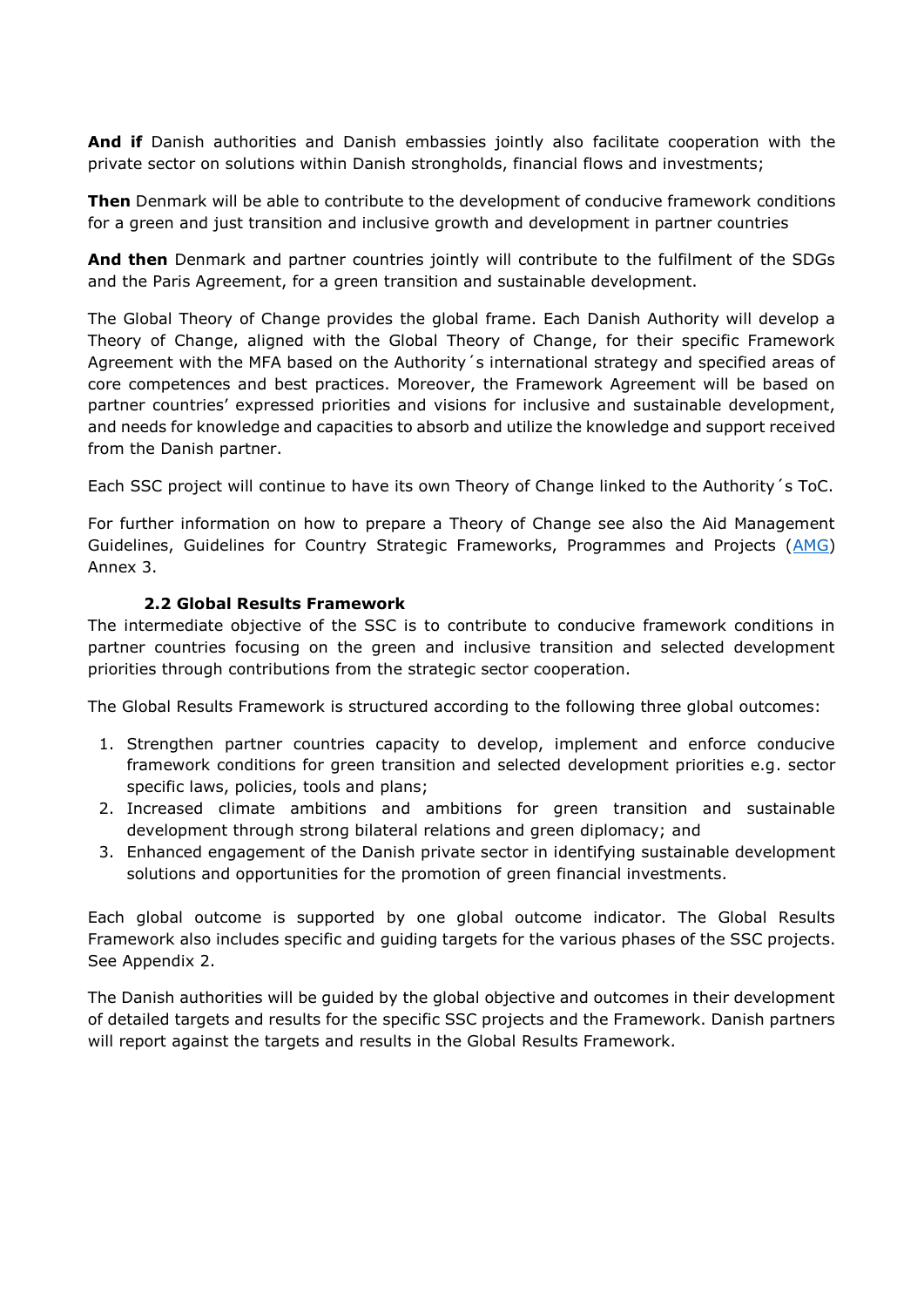## **3.0 Collaboration - roles and responsibilities**

### **3.1 Danish Authorities**

Danish authorities with an international vision and strategy aligned with the Danish Government's Development Strategy, Global Climate Action Strategy and other international strategies<sup>5</sup> and with the capacity to manage SSC collaboration will be eligible for SSC collaboration. The Authority´s strategy will specify how SSC collaboration will be a suitable instrument to meet the vision and targets of the strategy. Moreover, the strategy will specify the Authority´s 3-4 areas of core competences.

Eligible Danish authorities will sign a four-year Framework Agreement with the MFA. The Framework Agreement will cover all three global outcomes and the collaboration with embassies, private sector and potential investment institutions. It will outline the rationale behind the choice of countries of cooperation based on the specific needs, priorities and capacities of each country. It will specify and describe the focus of individual SSC projects. In addition, the framework agreement will present a robust assessment of needed phases for each project incl. exit strategies where relevant. Finally, an output-based budget must be included for the programme.

The Danish Authority will be responsible for and manage all SSC projects and activities under one Framework Agreement covering a four year timeframe with one budget and one annual report for all SSC activities.

In the design and governance of a Framework Agreement, Danish authorities will follow the guidance of these Guiding Principles and the accompanying SSC Manual for Administration (see Annex 3). Additionally, in preparing and implementing the Framework with the individual SSC projects, Danish authorities will follow MFA [Aid Management Guidelines](https://amg.um.dk/) in particular "Guidelines [for Country Strategic Frameworks, Programmes & Projects](https://amg.um.dk/en/programmes-and-projects/guidelines-for-country-strategic-frameworks-programmes-and-projects/)" and "[Danida Guidelines](https://amg.um.dk/en/programmes-and-projects/financial-management/) for Financial [Management](https://amg.um.dk/en/programmes-and-projects/financial-management/)". An annex to the Danida Guidelines for Financial Management is regulating financial implications for a Danish authorities engaging in Danish officially financed Development Assistance (Annex 4).

Partner countries' needs and requests for capacity development might require cross-sector competences, collaboration among two or more Danish authorities or involvement of other competences within the Danish Authority´s mandate such as relevant utility companies. It will be possible for Danish authorities to deliver on such partner countries requests. To do so, Danish authorities without a Framework Agreement will establish cooperation and align potential SSC projects with another Danish Authority that has a Framework Agreement.

# **3.2 Partner Country Authorities**

Partner country authorities are expected to have a vision for their own development and enforcement of conducive structures supporting the green transition and inclusive growth and sustainable development<sup>6</sup>.

 $\overline{a}$ 

<sup>&</sup>lt;sup>5</sup> Foreign Policy Strategy and Strategic Plan for Economic Diplomacy.

 $<sup>6</sup>$  National development plans, national SDG-strategies and/or Nationally Determined Contributions (NDCs).</sup>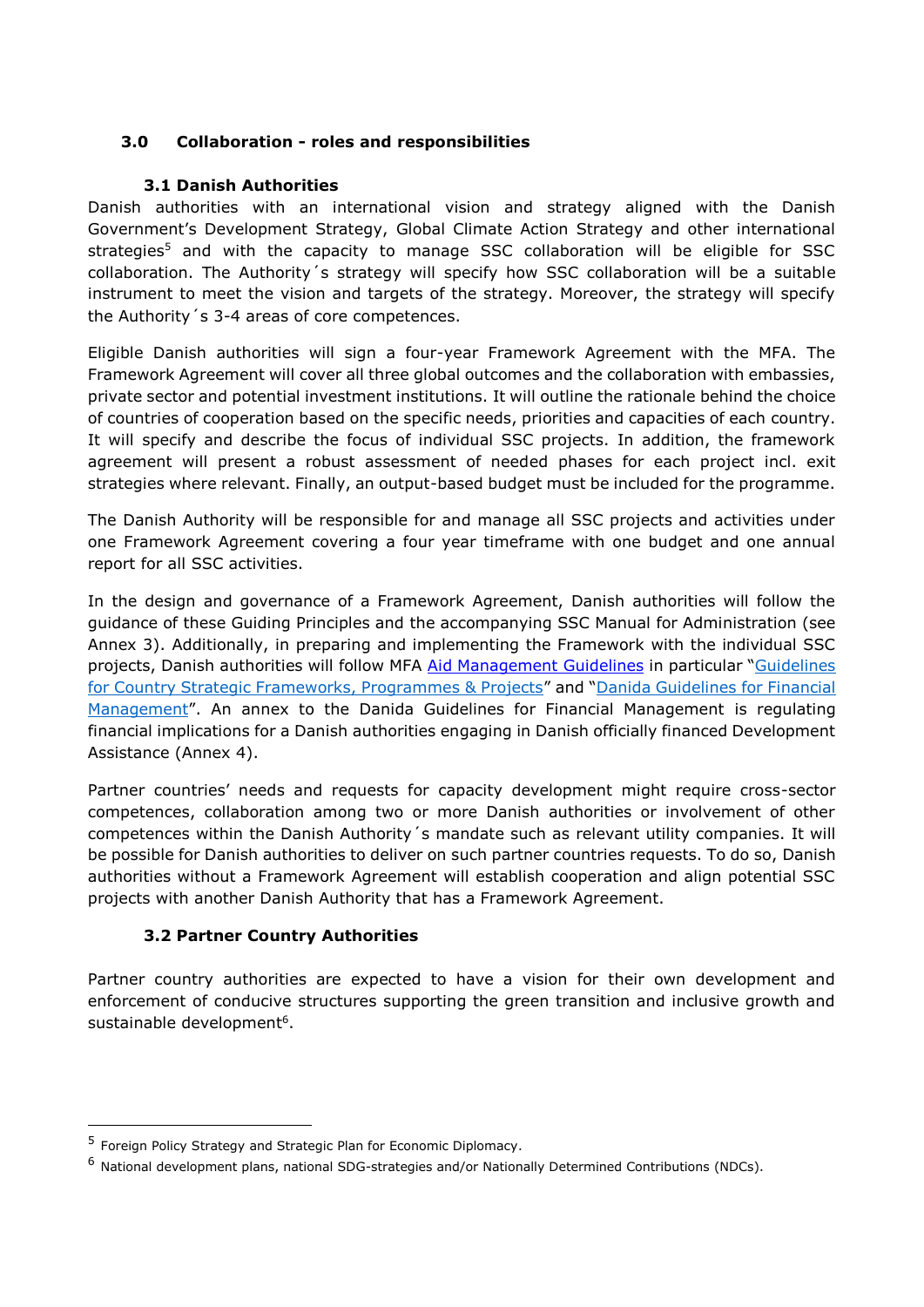Based on national visions, development plans, needs and capacities, partners are expected to contribute to the design of the SSC project and be willing and able to commit and take ownership of achieving the agreed targets supported by the Danish Authority.

## **3.3 Danish Embassies**

Danish embassies are key partners in the development and implementation of individual projects in the Framework Agreements. The Danish Authority will take initiative to engage Danish embassies in the formulation of the Framework Agreement e.g. in regard to expected inputs and capacities of the Embassy to engage in bilateral sector relations and green diplomacy; their role in the SSC project and achievement of results; country specific risks; synergies with Trade Council, other bi- and multilateral sector activities and relations to other countries´ activities in the partner country, and; role in the SSC management set-up and the Embassy´s contribution to the Danish authorities' annual reporting.

The Danish Embassy, represented by the Ambassador or his or her deputy, will be co-chair of the SSC Project Steering Committee<sup>7</sup> and will support the implementation of the SSC project.

Moreover, the Danish embassies will engage through bilateral relations and diplomacy both contributing to the SSC project and elevating the technical collaboration into a sector and bilateral diplomacy with Danish national interest in view.

The Danish Embassy will ensure that SSC activities are well integrated in the Embassy's priorities for the country, e.g. sector diplomacy initiatives, country programmes and strategies, etc. and thereby through trust building lift the technical cooperation to the political level and thus promote Danish positions.

# **3.4 Private Sector engagement**

In a long-term perspective, private sector engagement is key to deliver sustainable and green solutions ensuring financing of the transformation targeted with the SSC engagement along with the sustainability and long-term endurance of the transformation. Additionally, Danish experience shows that public-private partnership and cooperation is critical in development of sector specific conducive policies and strategies. Respecting the SSC as a development instrument, a close engagement of private sector representatives and financial institutions is important. Financial institutions could include the Danish Investment Fund for Development Countries (IFU) and Denmark´s Export Credit Agency (EKF). Engagement is important throughout the preparation, implementation and follow-up of the individual SSC projects adjusted to the concrete circumstances in the sector and the country of operation. Additionally, the collaboration with Trade Council is strengthened, underlining the importance of Trade Council following up on opportunities arising from the SSC.

In line with these intentions, the individual Danish Authority will ensure that dialogue with relevant stakeholders, including the private sector and civil society, takes place on a regular basis.

1

 $7$  Exceptions might be made after consultations with the Embassy and MFA.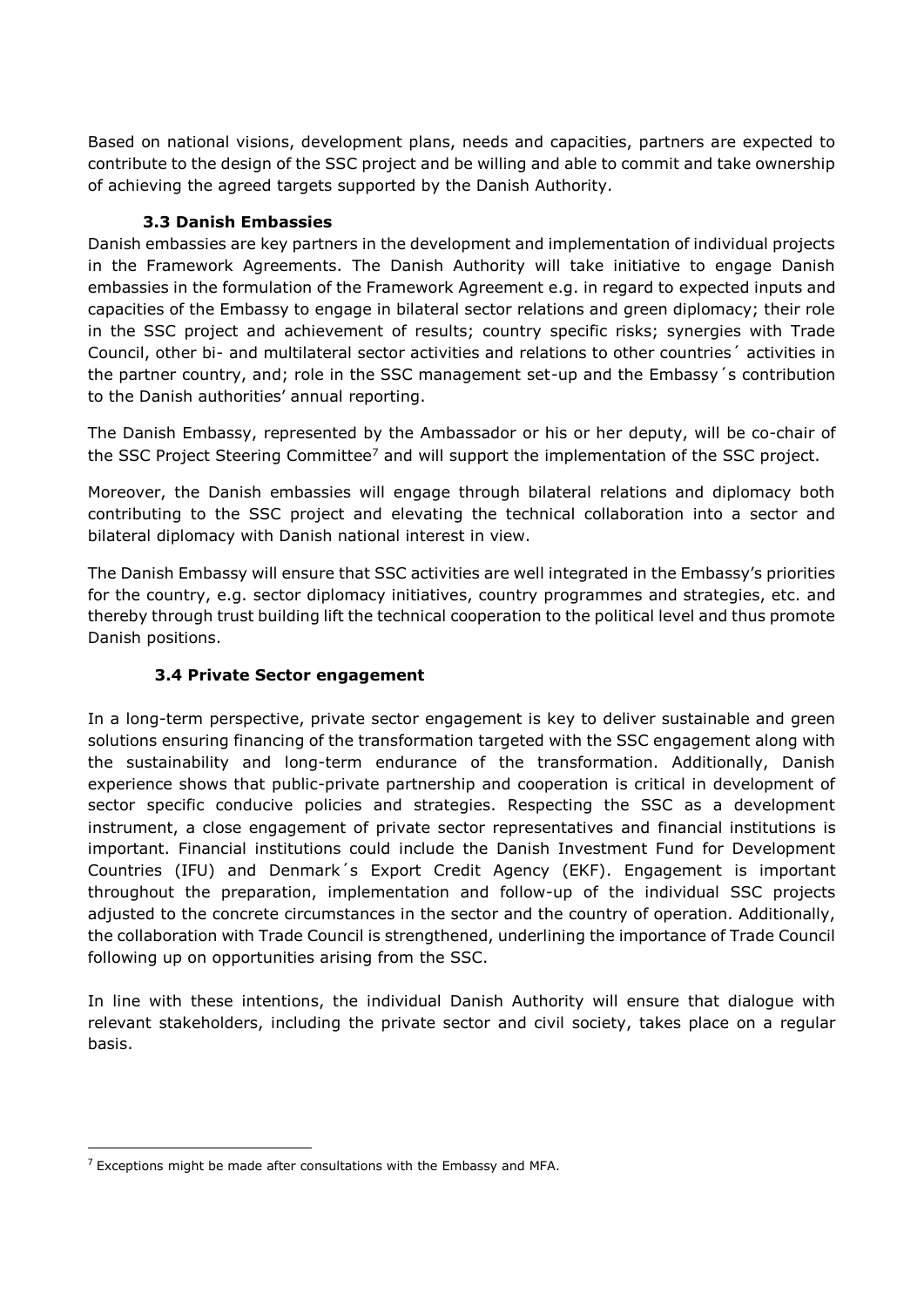### **3.5 Sector Counsellors**

The Sector Counsellor is a specialist posted to the Danish Embassy to facilitate and support the individual SSC project, facilitate knowledge sharing, add technical dimensions to the green diplomacy thereby further enhancing the trust building between Denmark and the partner country. Moreover, the sector counsellor will work closely together with the Danish Authority, the Partner Authority, other Embassy staff, and private sector, investment and other relevant stakeholders, incl. research institutions and the Danida Fellowship Centre.

The Sector Counsellor will support the Danish Authority with the formulation, design and implementation of the SSC project.

## **4.0 Governance and Management Arrangements**

## **4.1 The Framework Agreement**

The Framework Agreement will outline the strategic framework for the cooperation including the specific SSC projects and the required Sector Counsellors (see also the Manual).

Further, the Framework Agreement will outline the various phases of the SSC projects i.e. whether the SSC project is new and in the inception phase, in initial or full implementation, or in process of being completed and phased out.

## **4.2 Governance of the Danish Authority's Framework Agreement**

In close collaboration with partner country authorities, the Danish Embassy and private sector stakeholders, the Danish Authority will develop a draft Framework that will be reviewed by the MFA and endorsed with grant approval according to the approval procedures in  $AMG<sup>8</sup>$ .

A Strategic Management Group and a Programme Management Group to the Framework Agreement will be established, led by the Danish Authority and with participation of the MFA. The two Management Groups will be operating in a two-pronged approach:

- An annual high-level strategy meeting for the Strategic Management Group.
- Two annual programme coordination meetings for the Programme Management Group focusing on (i) annual progress in results delivery and budget execution, and (ii) annual programming and budget.

### **4.3 Governance of SSC Projects**

1

Administration and governance of the individual SSC project in partner countries is the responsibility of the Danish Authority. Each SSC project will have a Steering Committee<sup>9</sup> comprised of a senior representative of the Partner Authority, the Danish Authority and the Danish Embassy.

<sup>&</sup>lt;sup>8</sup> Depending on the financial size of the Framework Agreement, AMG specifies approval procedure for the grant.

<sup>&</sup>lt;sup>9</sup> If need be, more than one Steering Committee can be established.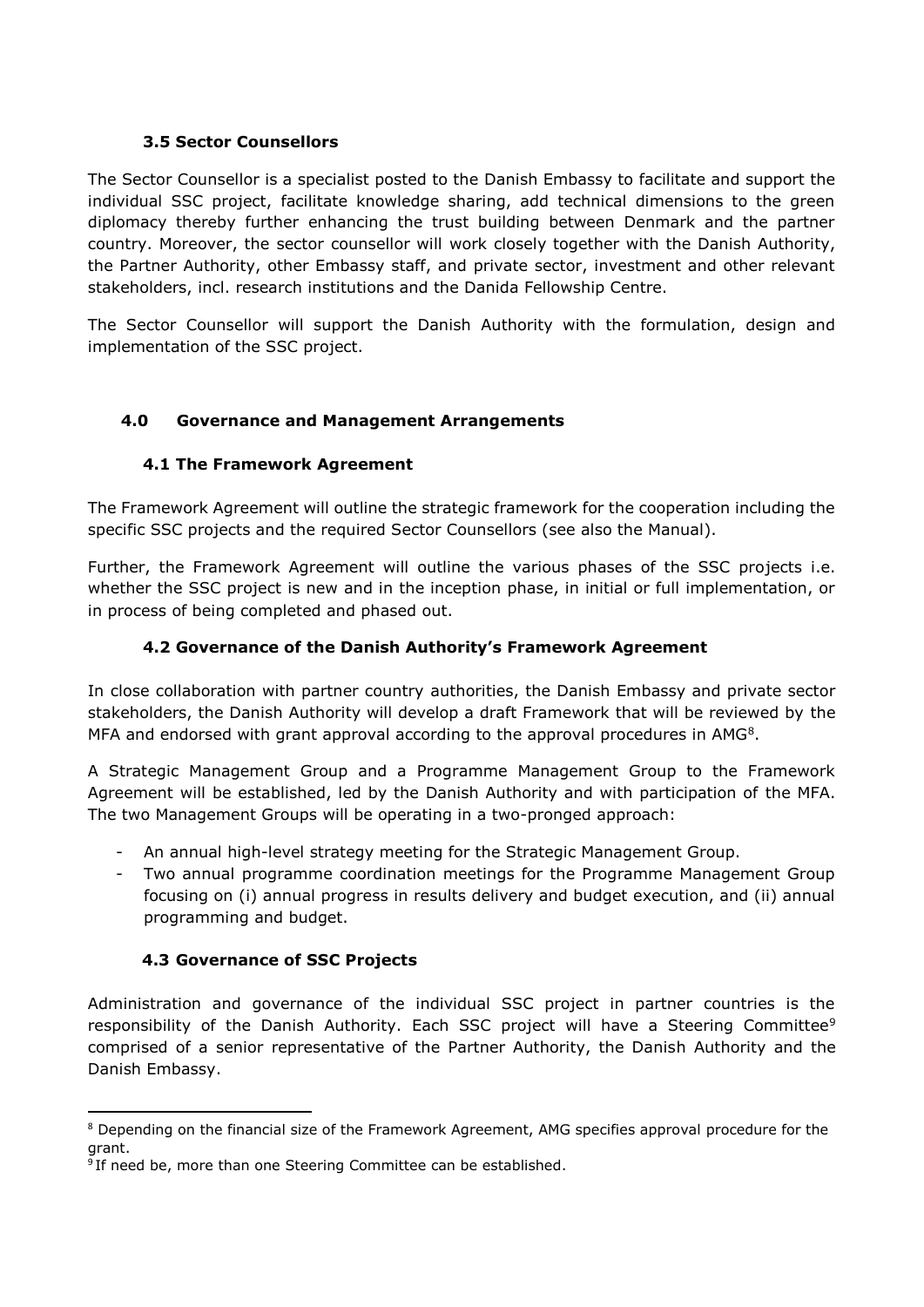## **4.4 Financial Management**

The Danish Authority will follow the [MFA Guidelines for Financial Management](https://amg.um.dk/en/programmes-and-projects/financial-management/) and the Annex on financial implications for a Danish Authority engaging in Danish officially financed Development Assistance.

## **5.0 Danida Fellowship Centre and MFA Development Research Window 2**

## **5.1 DFC Scholarships and Learning Programmes**

To support targeted and strategic competence development for key staff in partner country authorities, the Scholarship Programme offers scholarships for learning programmes. Opportunities for scholarships can be attached to the SSC project and should in that case be part of the strategic discussions conducted by the Steering Committee of the project.

See also [Guideline](https://dfcentre.com/wp-content/uploads/2021/08/Guidelines-Sector-Counsellors-and-Danish-Authorities-May-2021.pdf) for Scholarship Learning Programmes and Danida Fellowship Centre's [strategy.](https://dfcentre.com/organisation/danida-fellowship-centres-strategy/)

### **5.2 Research Development Window 2**

Research collaboration is an important element in deepening the cooperation in areas where Denmark has internationally recognised knowledge and experience. MFA supports collaborative research and research capacity in selected SSC countries of cooperation.

Danish researchers and Danish authorities are encouraged to pursue collaboration and joint learning from research projects [\(DFC Window 2 Guidelines\)](https://dfcentre.com/wp-content/uploads/2020/11/W2-Call-2021-final.pdf).

# **6.0 Monitoring, Evaluation and Adaptive Learning (MEAL)**

### **6.1 Adaptive Management**

It is the responsibility of the Danish Authority to engage Partner authorities in monitoring and adaptive learning activities, and to address learning, risks and emerging opportunities and challenges with the Steering Committee.

The MFA [Guidance Note](https://amg.um.dk/en/tools/guidance-note-for-adaptive-management/) on Adaptive Management provides further information on MEAL and adaptive learning approaches.

### **6.2 Reporting**

Danish authorities will provide annual outcome and output-based reports on the agreed Framework to the MFA. Annual reports will provide an analysis of annual progress relative to the framework specific Theory of Change and its targets for outcomes as agreed in the Framework Agreement with the MFA. Further, the annual reports will address critical assumptions to the Theory of Change, risks according to the risk management framework and overall learning applied to make required adjustments and changes to the individual SSC projects.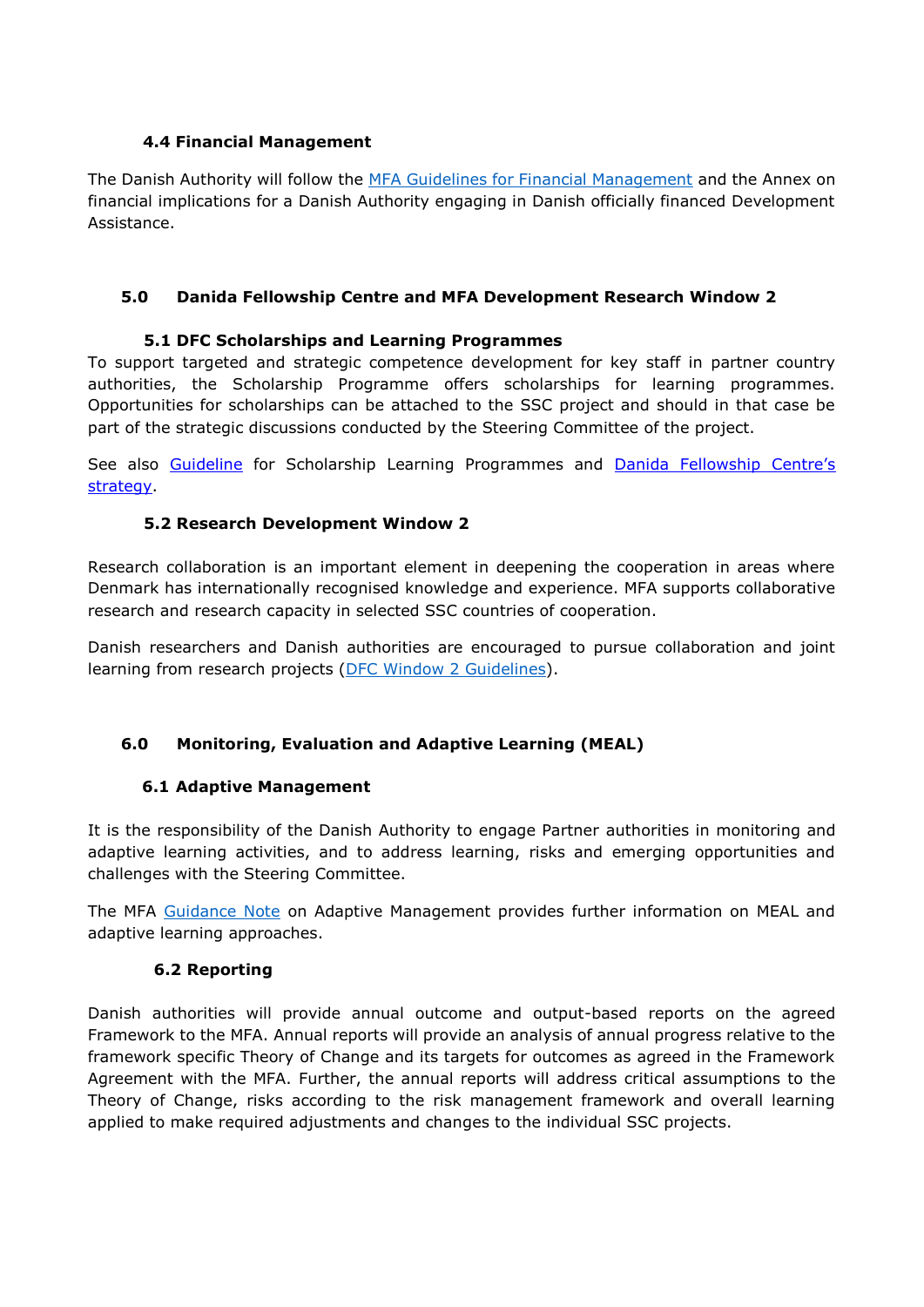#### **6.3 Mid-term reviews**

The MFA will commission mid-term reviews of the Frameworks. The mid-term reviews will have a particular focus on results delivery and learning. It will also look into organisational capacities at the Danish Authority and partner authorities to deliver results according the approved Framework Agreement and on cooperation and dialogue with external stakeholders such as private sector and financial institutions.

#### **Appendix**

- App. 1 Global Theory of Change (ToC)
- App. 2 Global Results Framework
- App. 3 SSC Manual on Administration
- App. 4 Annex on financial implications for a Danish Authority engaging in Danish officially financed Development Assistance.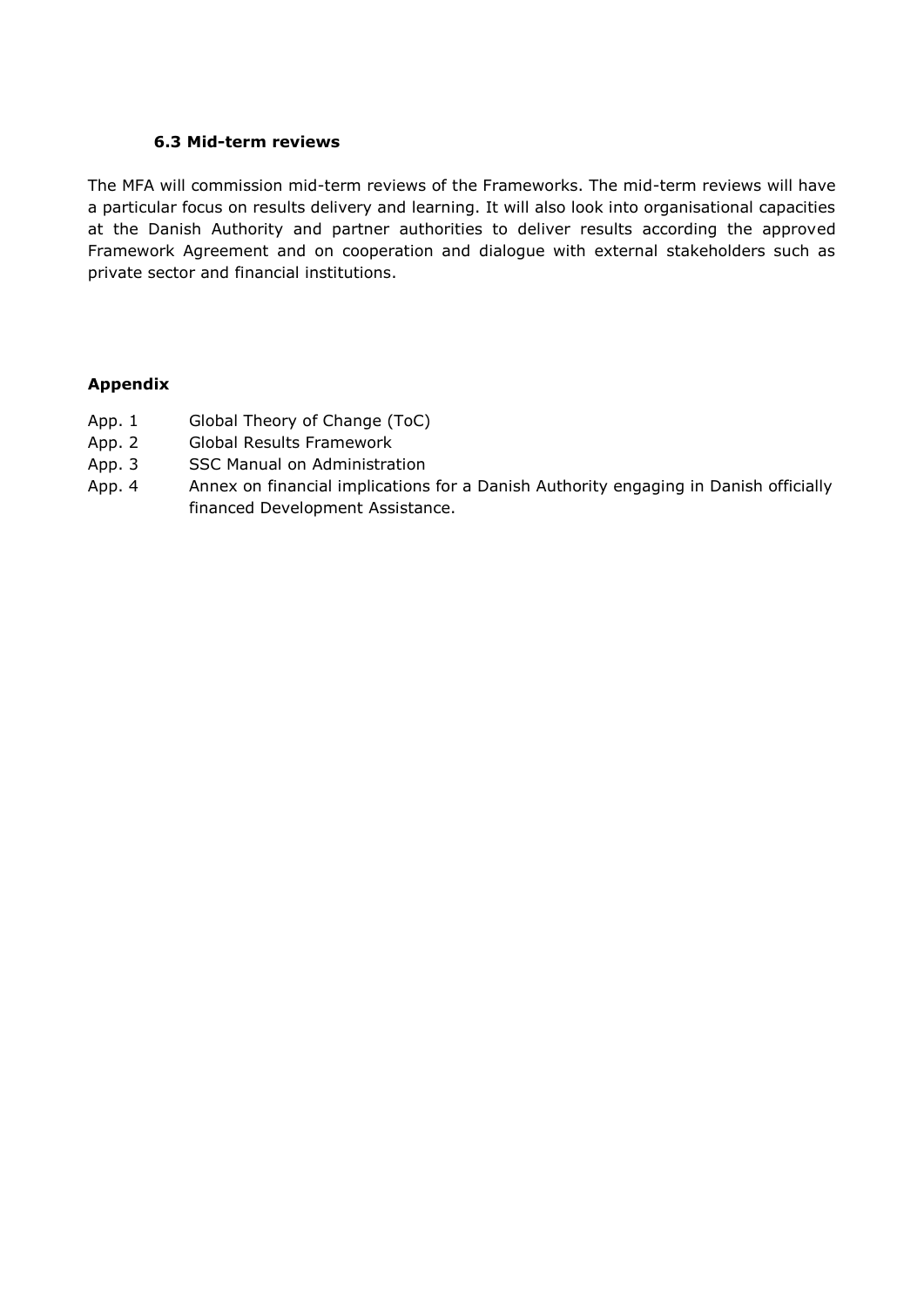# **Appendix 1 SSC Global Theory of Change**

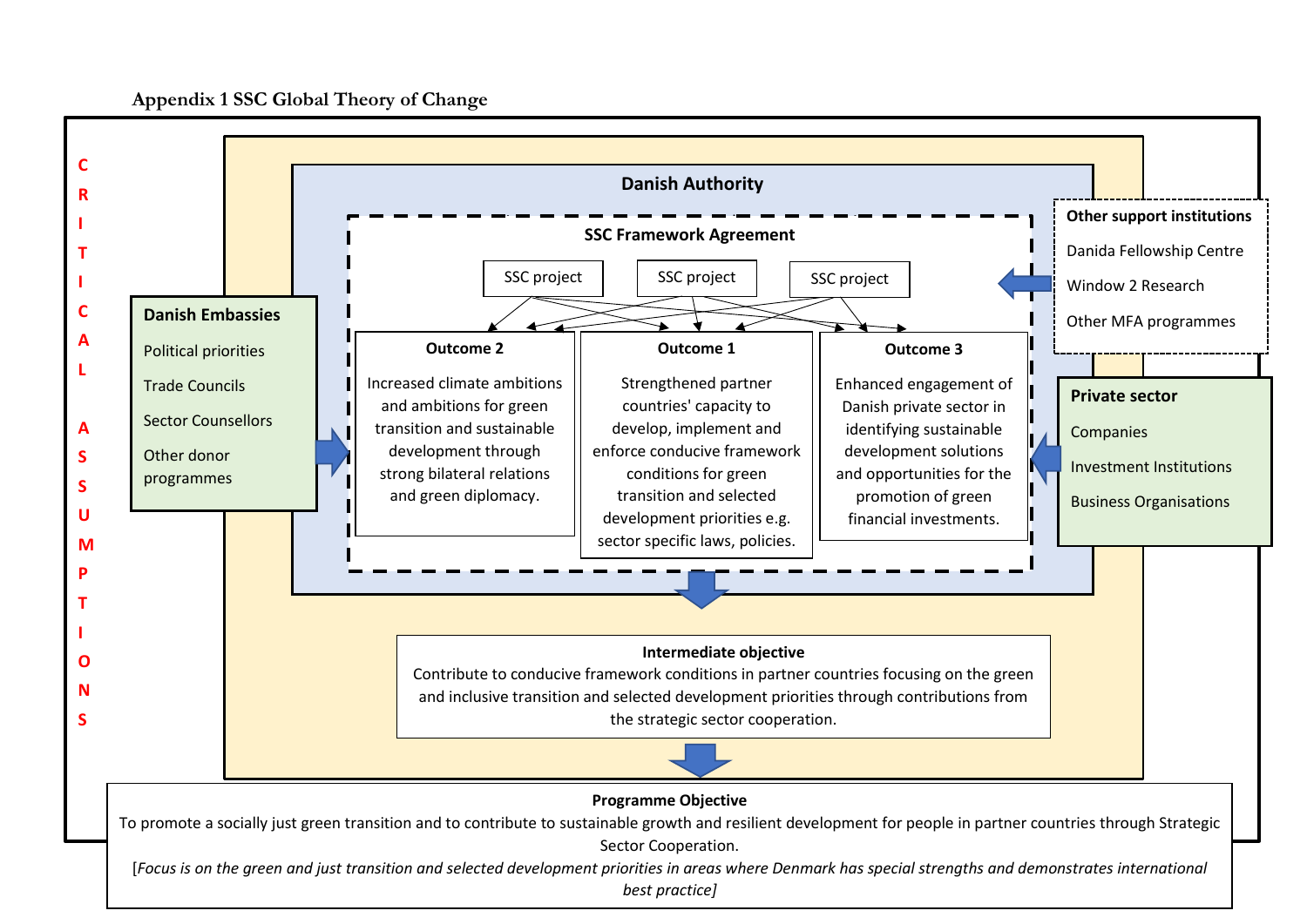# **Appendix 2 SSC Global Results Framework**

| Programme                            |        | <b>Strategic Sector Cooperation</b>                                                                                                                                                                                                                                                                                                                                                                                                                                                                                                                            |  |  |
|--------------------------------------|--------|----------------------------------------------------------------------------------------------------------------------------------------------------------------------------------------------------------------------------------------------------------------------------------------------------------------------------------------------------------------------------------------------------------------------------------------------------------------------------------------------------------------------------------------------------------------|--|--|
| Long-term SSC<br>Programme Objective |        | To promote a socially just green transition <sup>10</sup> and contribute to sustainable growth and resilient<br>development for people in partner countries through Strategic Sector Cooperation. [Focus is on the green<br>and inclusive transition and selected development priorities11 in areas where Denmark has special<br>strengths and demonstrates international best practice.]                                                                                                                                                                      |  |  |
| Long-term impact<br>indicator        |        | Contribution to conducive framework conditions in partner countries focusing on the green and inclusive<br>transition and selected development priorities through the strategic sector cooperation, i.e.<br>Capacity development<br>Strong bilateral relations and green diplomacy and<br>Enhanced engagement of Danish private sector in identifying sustainable development solutions<br>$\overline{a}$<br>and opportunities for the promotion of green financial investments.<br>[Means of verification: review of SSC in 2030 and mid-term review in 2025] |  |  |
|                                      |        |                                                                                                                                                                                                                                                                                                                                                                                                                                                                                                                                                                |  |  |
| Intermediate Objective               |        | Conducive framework conditions in partner countries focusing on the green and inclusive transition and<br>selected development priorities through contributions from the strategic sector cooperation.                                                                                                                                                                                                                                                                                                                                                         |  |  |
| Outcome 1                            |        | Partner countries capacity to develop, implement and enforce conducive framework conditions for green<br>transition and selected development priorities e.g. sector specific laws, policies, tools and plans<br>strengthened.                                                                                                                                                                                                                                                                                                                                  |  |  |
| Outcome indicator 1                  |        | New and strengthened capacities are used and verifiable in terms of improvements in framework<br>conditions.<br>[Means of verification: e.g. partner authorities own annual reporting, case studies, national statistics,<br>outcome harvesting report, reviews, etc.]                                                                                                                                                                                                                                                                                         |  |  |
| Inception                            |        | Memorandum of Understanding or similar legal document signed between Danish<br>Targets<br>Authority and Partner Country Authority<br>SSC project formulation (s) finalised including agreed work plans and budgets<br>MEAL system agreed<br>$\overline{a}$<br>Establish baseline for SSC project on selected key elements of capacity for<br>developing, planning, and implementing policies<br>Targets set for SSC projects main phases<br>Steering Committee agreed<br>End of Inception Phase Report completed and endorsed by the Steering<br>Committee     |  |  |
| Phase 1                              | Year 1 | Baseline<br>According to assessment (Inception Phase)                                                                                                                                                                                                                                                                                                                                                                                                                                                                                                          |  |  |

|         | Year 3 | Targets         | Will be updated with targets set during inception for capacity development of<br>partner authorities and other stakeholders to develop new or improved framework<br>conditions<br>Exit strategy or new phase defined |
|---------|--------|-----------------|----------------------------------------------------------------------------------------------------------------------------------------------------------------------------------------------------------------------|
| Phase 2 | Year 4 | <b>Baseline</b> | Updated assessment according to results achieved under Phase 1<br>$\overline{\phantom{0}}$                                                                                                                           |

<sup>&</sup>lt;sup>10</sup> The SSC guiding principles defines "green transition" in accordance with the OECD DAC Environment Policy Markers.

**.** 

 $11$  Selected priorities in the Development Strategy includes climate and energy, environment and water, sustainable agriculture and food production, shipping and health.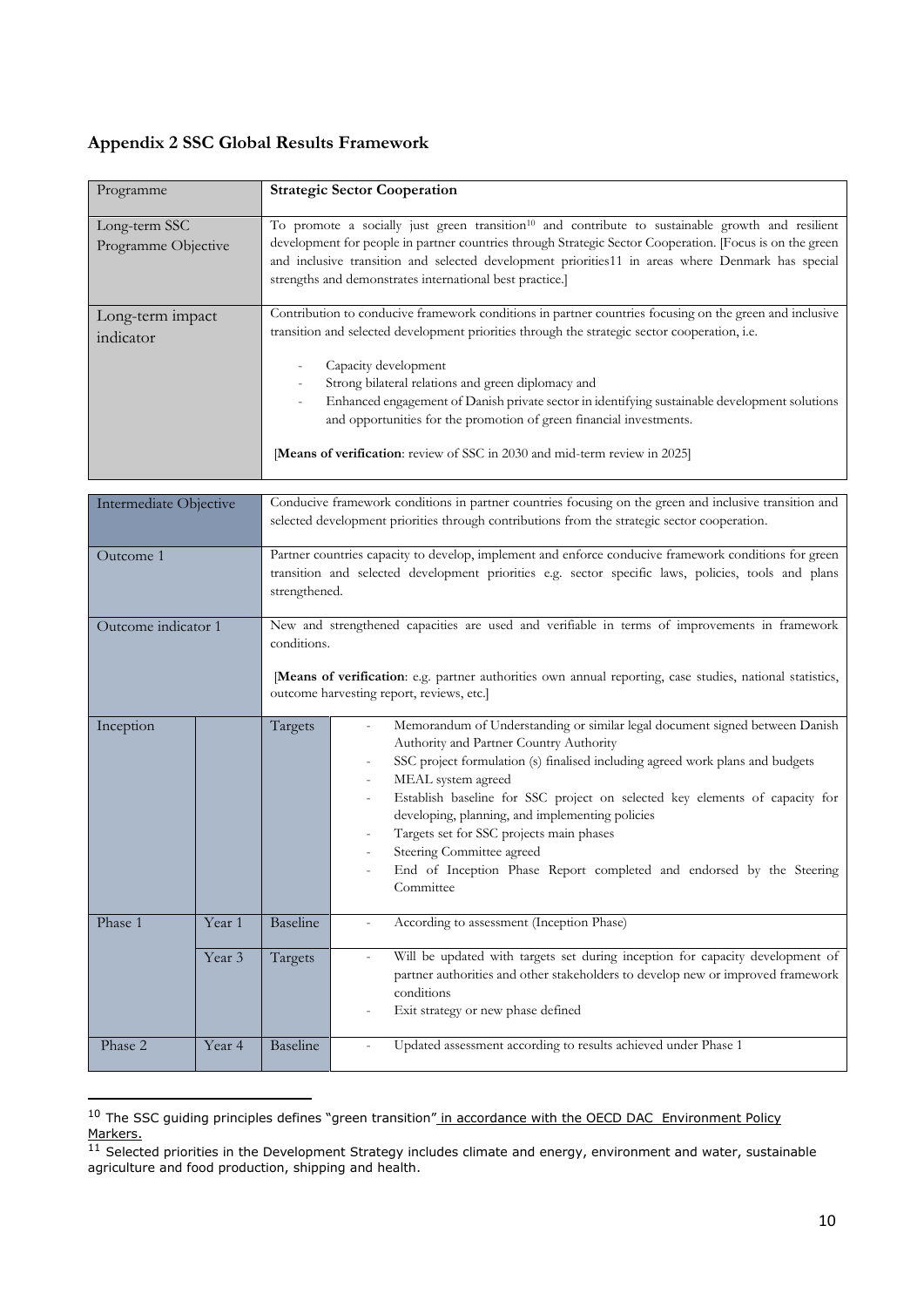|         | Year 6 | Targets         | Development, endorsement and implementation of new or improved framework<br>conditions<br>Exit strategy or new phase defined |
|---------|--------|-----------------|------------------------------------------------------------------------------------------------------------------------------|
| Phase 3 | Year 7 | <b>Baseline</b> | Updated assessment according to results achieved under Phase 2                                                               |
|         | Year 9 | Targets         | Implementation and enforcement of new or improved framework conditions<br>Exit strategy implemented and completed.           |

| Outcome 2           |        | Increased climate ambitions and ambitions for green transition and sustainable development through<br>strong bilateral relations and green diplomacy.                                                                                                                                                                                                                                                                                                                                                                                                                                            |                                                                                                                                                                                                                                                                                                                                                                                                                                                                                                                                                                                                                                          |  |
|---------------------|--------|--------------------------------------------------------------------------------------------------------------------------------------------------------------------------------------------------------------------------------------------------------------------------------------------------------------------------------------------------------------------------------------------------------------------------------------------------------------------------------------------------------------------------------------------------------------------------------------------------|------------------------------------------------------------------------------------------------------------------------------------------------------------------------------------------------------------------------------------------------------------------------------------------------------------------------------------------------------------------------------------------------------------------------------------------------------------------------------------------------------------------------------------------------------------------------------------------------------------------------------------------|--|
| Outcome indicator 2 |        | Enhanced dialogue and strengthened relationship with partner countries on sector policy issues related to<br>Danish priorities and synergies materialised with other local Danish or international interventions for the<br>fulfilment of the SDGs, the Paris Agreement, Nationally Determined Contributions (NDCs) and other<br>international commitments.<br>[Means of verification: e.g. joint or coordinated local initiatives and work plans, official high-level visits,<br>minutes of high-level diplomatic meetings, partner countries' reported measures on fulfilment of SDGs,<br>etc. |                                                                                                                                                                                                                                                                                                                                                                                                                                                                                                                                                                                                                                          |  |
| Inception           |        | Targets                                                                                                                                                                                                                                                                                                                                                                                                                                                                                                                                                                                          | Plan for integration of SSC project(s) in the Embassy's work on developing bilateral<br>relations and dialogues prepared and shared with Danish Authority<br>Outline of potential synergies with other institutional cooperation supporting the<br>fulfilment of SDGs, the Paris Agreement, NDCs and other international<br>commitments<br>Preparation of baseline for level of sector specific bilateral relations relevant for<br>SSC projects                                                                                                                                                                                         |  |
| Phase 1             | Year 1 | <b>Baseline</b>                                                                                                                                                                                                                                                                                                                                                                                                                                                                                                                                                                                  | According to assessment prepared under the Inception Phase                                                                                                                                                                                                                                                                                                                                                                                                                                                                                                                                                                               |  |
|                     | Year 3 | Targets                                                                                                                                                                                                                                                                                                                                                                                                                                                                                                                                                                                          | Number of bilateral discussions linking technical SSC engagements with<br>$\overline{\phantom{a}}$<br>sustainability or green policies, and/ or NDC ambitions with partner country<br>authorities involving Ambassador and/or Deputy implemented<br>Level of Danish Authority and Embassy coordinating SSC technical support with<br>existing multilateral support and/or multilateral sustainability/climate/green<br>diplomacy in relevant sector<br>Number of new and emerging cross-cutting opportunities planned<br>Level of synergies and cooperation with other local Danish supported or<br>international programmes established |  |
| Phase 2             | Year 4 | <b>Baseline</b>                                                                                                                                                                                                                                                                                                                                                                                                                                                                                                                                                                                  | Updated according to results achieved under Phase 1<br>$\overline{\phantom{a}}$                                                                                                                                                                                                                                                                                                                                                                                                                                                                                                                                                          |  |
|                     | Year 6 | Targets                                                                                                                                                                                                                                                                                                                                                                                                                                                                                                                                                                                          | Bilateral discussions continued (see targets above) and bilateral relations<br>$\overline{a}$<br>strengthened<br>New initiatives developed and described                                                                                                                                                                                                                                                                                                                                                                                                                                                                                 |  |
| Phase 3             | Year 7 | <b>Baseline</b>                                                                                                                                                                                                                                                                                                                                                                                                                                                                                                                                                                                  | Updated according to results achieved under Phase 2<br>$\overline{\phantom{a}}$                                                                                                                                                                                                                                                                                                                                                                                                                                                                                                                                                          |  |
|                     | Year 9 | Targets                                                                                                                                                                                                                                                                                                                                                                                                                                                                                                                                                                                          | Bilateral relations strengthened and documented in MoU or similar legal<br>$\blacksquare$<br>documentation on targets as above<br>New initiatives implemented, completed and evaluated<br>Synergies materialised with other local Danish or international interventions                                                                                                                                                                                                                                                                                                                                                                  |  |